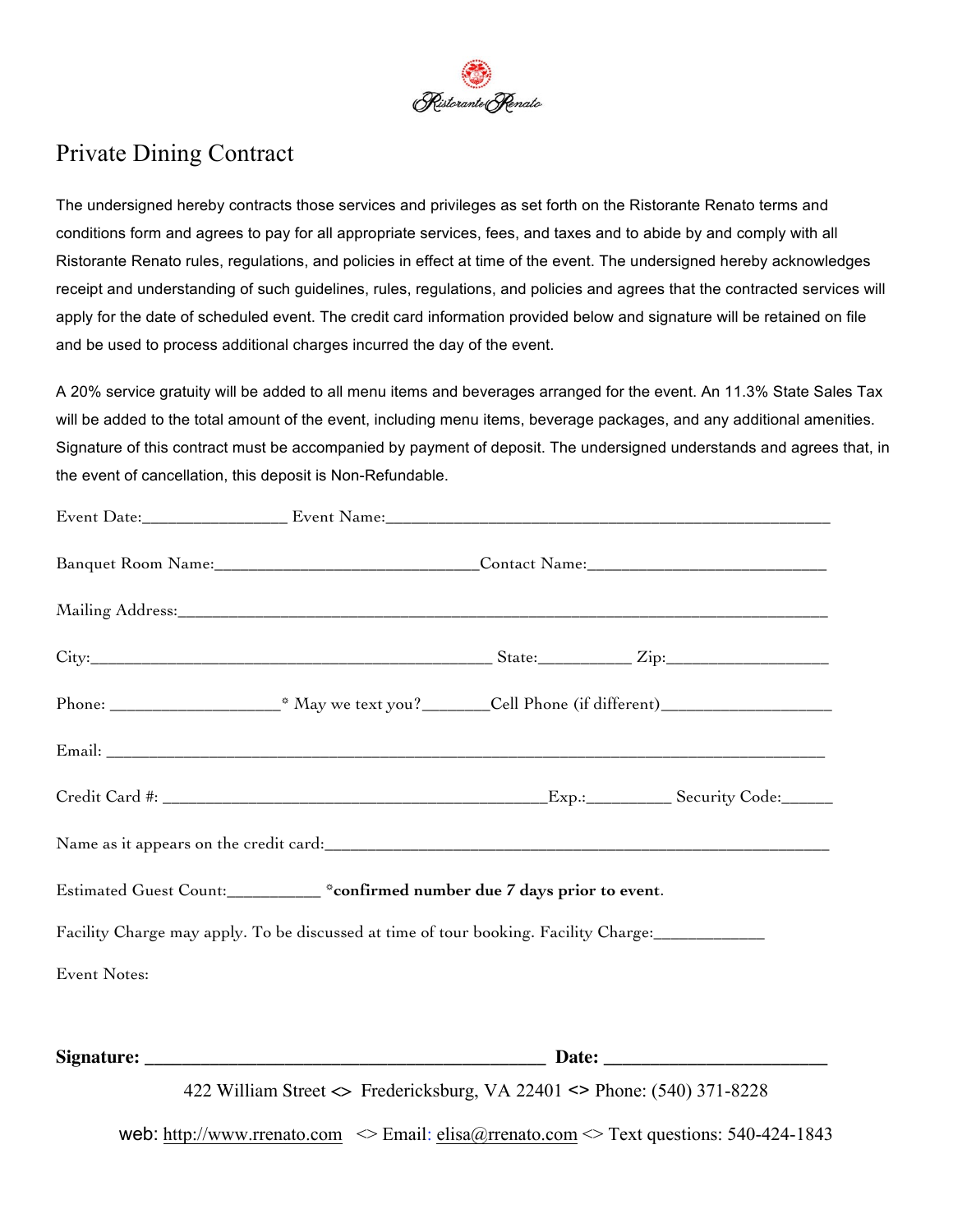

## **TERMS AND CONDITIONS GUARANTEE & ATTENDANCE**

Guaranteed attendance (the "Count") must be provided 7 days prior to the event. This count shall constitute a guarantee not subject to reduction. Patron is responsible for payment of the quoted per person price for such count, even if actual attendance is lower. If a number greater than the guaranteed Count is served, charges will be based on the actual number in attendance as verified by Patron. If no Count guarantee has been received by said time, Renato's will assume the guaranteed count to be the number provided in the most recent correspondence. It is the sole responsibility of the Patron to provide the Count in advance.

\*During the month of December, private dining in our banquet room requires a minimum number of guests of 50 or a minimum-spending limit of \$2500.00 (not including tax or service). The minimum number of guests is 50 **guests or 2500.00 (not including tax or service)**

## **DEPOSIT & PAYMENT**

Full payment is required at the conclusion of all events unless prior arrangements have been made. All deposits will be subtracted from the final event total. Forms of payment accepted are: VISA, MC, AMEX, DISCOVER, Certified Checks or Cash.

# **CANCELLATION**

In the event of cancellation of the Event, the Patron shall not be held liable for all losses sustained by Renatos and all deposit monies forfeited. This forfeiture does not relieve Patron of other liability, such as: for loss of time by Renatos, the cost of any food, service or equipment already contracted, any loss of the restaurant due to the inability to undertake and assume other contracts for the agreed date of functions and such damages incurred by Renatos. In the event of a breach of this agreement by the Patron, Patron shall be obligated to pay for Renatos reasonable attorneys fees in bringing any such action to enforce any of the terms of this agreement or to recover any sums due and owing to Renatos. Where weather is concerned, 36 hours notice to re-schedule is required. Rescheduled date must be within ten days of original date and non-refundable deposit will be applied to new date.

# **LIABILITY**

Patron assumes full responsibility for the conduct of all persons in attendance and for any damage done to the facility where the Event is hosted or any harm to persons as a result of the event. Ristorante Renato shall not be held liable for failure to supply any items or service when prevented from doing so by any cause beyond its control and also reserves the privilege of making such substitution in the menu for any items, which shall not be reasonably and readily obtainable in the open market.

422 William Street <> Fredericksburg, VA 22401 <> Phone: (540) 371-8228

web: http://www.rrenato.com  $\leq$  Email: elisa@rrenato.com  $\leq$  Text questions: 540-424-1843